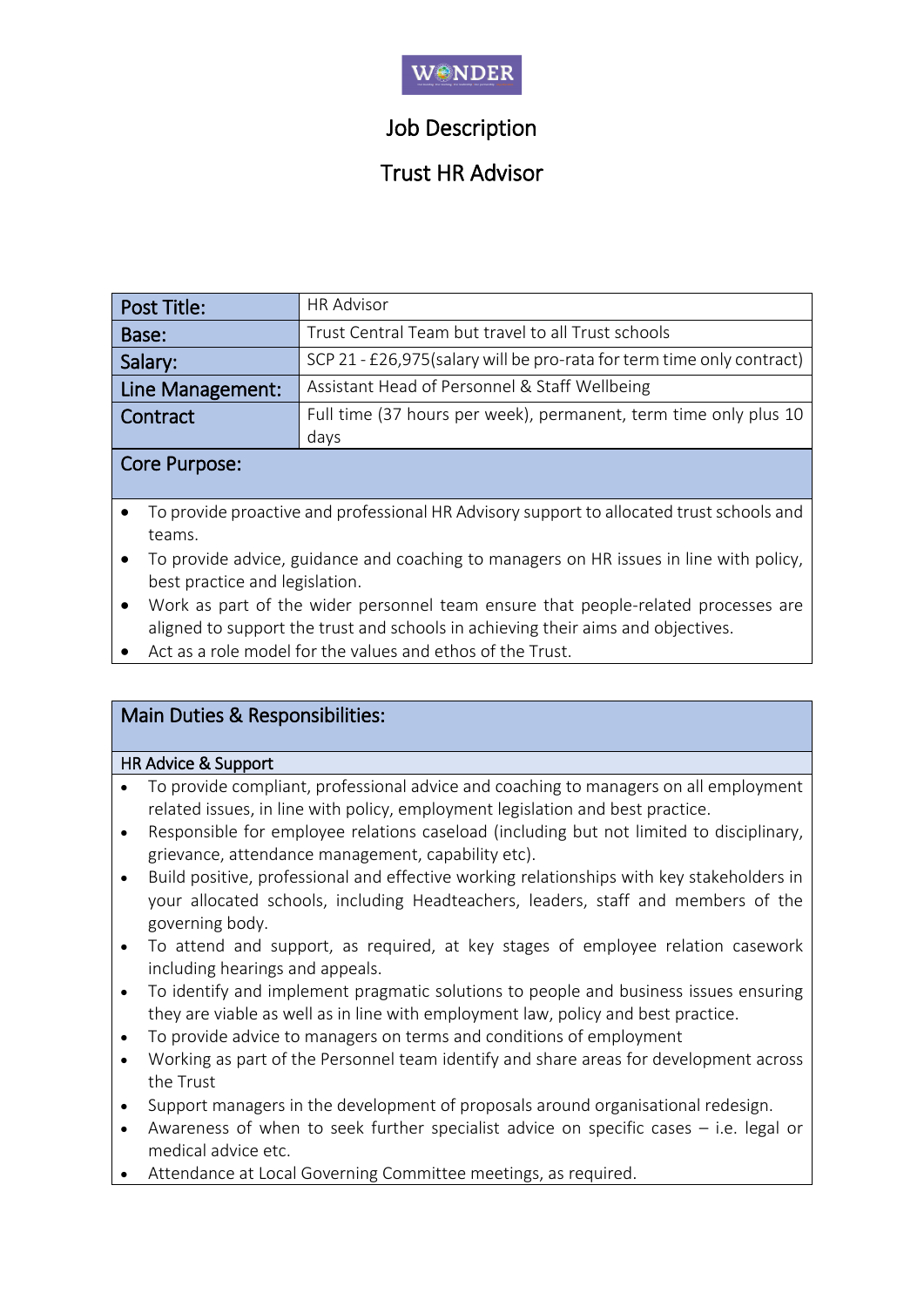

| $\bullet$                        | Ensure regular review meetings with school leaders on personnel matters, with the aim                        |  |  |  |  |  |  |
|----------------------------------|--------------------------------------------------------------------------------------------------------------|--|--|--|--|--|--|
|                                  | of proactive management and support of any staff related issues or processes.                                |  |  |  |  |  |  |
| Service Delivery and Development |                                                                                                              |  |  |  |  |  |  |
| $\bullet$                        | Build positive working relationships with internal and external stakeholders, including                      |  |  |  |  |  |  |
|                                  | Headteachers, governors, trustees and trade union representatives.                                           |  |  |  |  |  |  |
| $\bullet$                        | Working as part of the Personnel Team, look to support the development and                                   |  |  |  |  |  |  |
|                                  | implementation of a clear and consistent offer to all schools.                                               |  |  |  |  |  |  |
| $\bullet$                        | Support in the development and maintenance of a HR case management system.                                   |  |  |  |  |  |  |
| $\bullet$                        | As part of the wider Personnel team, support with the provision of the HR Help desk                          |  |  |  |  |  |  |
|                                  | function to trust schools and leaders.                                                                       |  |  |  |  |  |  |
| $\bullet$                        | Look to promote the services and support that the personnel team and wider trust can                         |  |  |  |  |  |  |
|                                  | provide to schools.                                                                                          |  |  |  |  |  |  |
|                                  | <b>Policy &amp; Procedures</b>                                                                               |  |  |  |  |  |  |
| $\bullet$                        | Contribute and support with policy development work                                                          |  |  |  |  |  |  |
| $\bullet$                        | Attendance at regional trade union meetings as required                                                      |  |  |  |  |  |  |
| $\bullet$                        | Support in the implementation and monitoring of Trust personnel policies and<br>procedures across the trust. |  |  |  |  |  |  |
|                                  | <b>Whole Trust Projects</b>                                                                                  |  |  |  |  |  |  |
| $\bullet$                        | To participate in the planning and implementation of specific projects.                                      |  |  |  |  |  |  |
| $\bullet$                        | To contribute and support with trust wide personnel initiatives                                              |  |  |  |  |  |  |
|                                  | To support with the development and delivery of training and coaching as required                            |  |  |  |  |  |  |
|                                  | Data Management                                                                                              |  |  |  |  |  |  |
| ٠                                | Support and ensure that schools are completing key returns - annual workforce census,                        |  |  |  |  |  |  |
|                                  | pension returns, etc                                                                                         |  |  |  |  |  |  |
| $\bullet$                        | To support in the production of KPI and other reports as required by leaders, governors                      |  |  |  |  |  |  |
|                                  | or trustees.                                                                                                 |  |  |  |  |  |  |
| $\bullet$                        | Fully utilise data available to maximise the support the Personnel team can provide to                       |  |  |  |  |  |  |
|                                  | leaders across the trust                                                                                     |  |  |  |  |  |  |
|                                  | Recruitment and Employment Life Cycle                                                                        |  |  |  |  |  |  |
| ٠                                | To provide advice and guidance to managers on recruitment and selection strategies,                          |  |  |  |  |  |  |
|                                  | ensuring compliance with Keeping children Safe in Education.                                                 |  |  |  |  |  |  |
|                                  | Provide support to the personnel administrative team as required during busy periods                         |  |  |  |  |  |  |
|                                  | and as directed.<br>Absence Management & Wellbeing                                                           |  |  |  |  |  |  |
|                                  | Responsible for ensuring the correct implementation of the Trust Attendance at Work                          |  |  |  |  |  |  |
| $\bullet$                        | Policy for allocated schools.                                                                                |  |  |  |  |  |  |
| $\bullet$                        | Identify proactive measures to reduce absence from work, in conjunction with line                            |  |  |  |  |  |  |
|                                  | managers.                                                                                                    |  |  |  |  |  |  |
| $\bullet$                        | Utilise external service such as Occupational Health, as appropriate, to support in                          |  |  |  |  |  |  |
|                                  | managing the health and wellbeing of staff.                                                                  |  |  |  |  |  |  |
| $\bullet$                        | Proactively monitor all absence data across allocated schools to identify trends and work                    |  |  |  |  |  |  |
|                                  | with managers when action is required, in line with policy and best practice.                                |  |  |  |  |  |  |
|                                  | <b>CPD</b>                                                                                                   |  |  |  |  |  |  |
| $\bullet$                        | Commitment to continual professional development                                                             |  |  |  |  |  |  |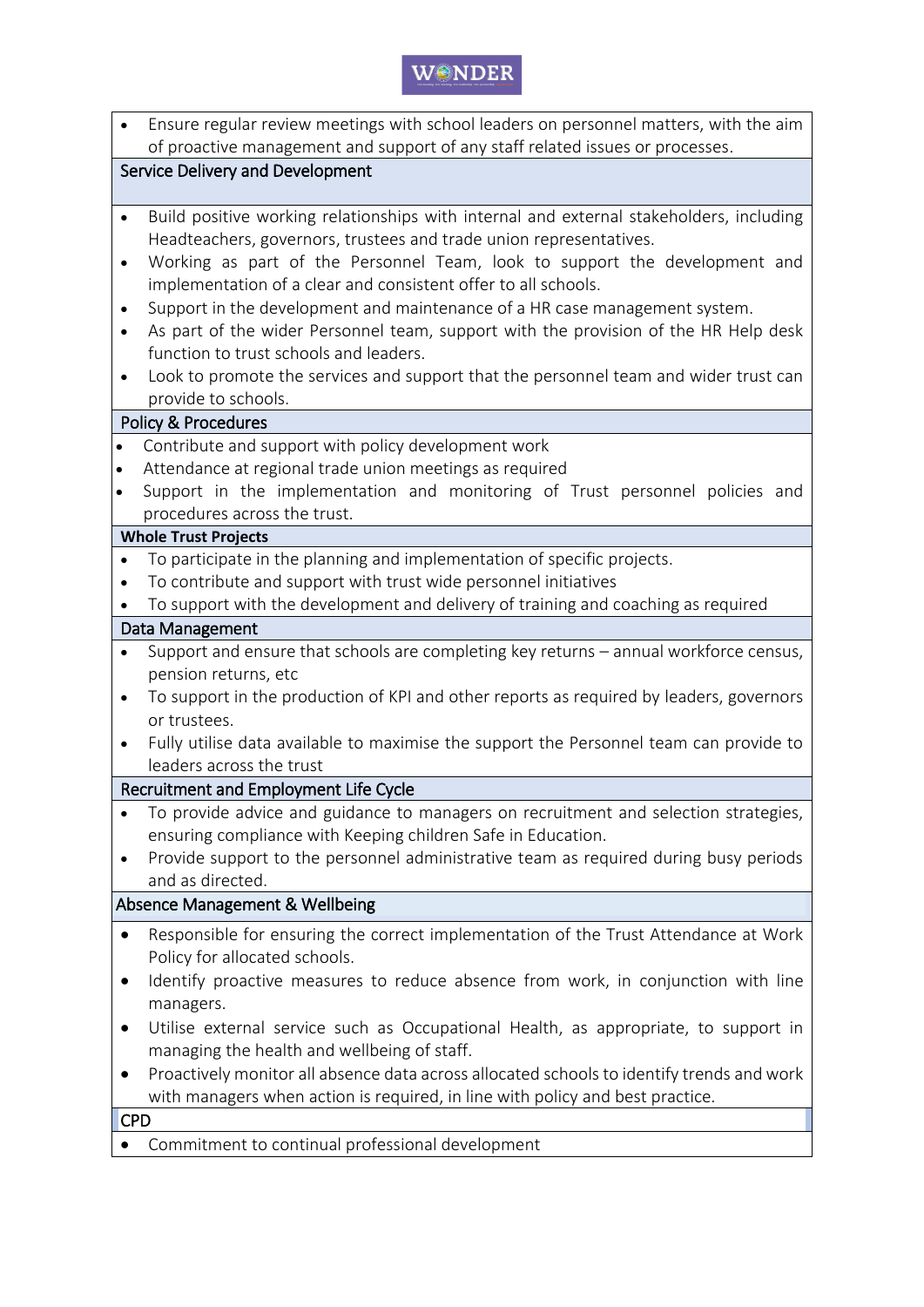# WONDER

- Ensure up to date understanding of developments in the education sector on both a national, local and Trust level
- Undertake training as identified and agreed.

| PERSON SPECIFICATION - TRUST HR ADVISOR                                                                                         |           |           |          |  |  |  |
|---------------------------------------------------------------------------------------------------------------------------------|-----------|-----------|----------|--|--|--|
| Criteria                                                                                                                        | Essential | Desirable | Evidence |  |  |  |
| <b>Qualifications</b>                                                                                                           |           |           |          |  |  |  |
| CIPD or equivalent training (minimum level 3)                                                                                   | X         |           | A/C      |  |  |  |
| Degree or equivalent                                                                                                            |           | X         | A/C      |  |  |  |
| Mental Health First Aider                                                                                                       |           | Χ         | A/C      |  |  |  |
| Experience                                                                                                                      |           |           |          |  |  |  |
| Proven experience on managing complex<br>employee relations case                                                                | Χ         |           | A/R/I    |  |  |  |
| Experience of working in an educational setting                                                                                 |           | X         | A/I/R    |  |  |  |
| Experience of working as part of an HR team                                                                                     |           | X         | A/I/R    |  |  |  |
| Experience of working in a unionised<br>environment                                                                             |           | X         | A/R/I    |  |  |  |
| Experience of developing, implementing and<br>managing projects                                                                 | Χ         |           | A/R/I    |  |  |  |
| Proven experience of working with managers to<br>develop proactive, pragmatic and professional<br>advice on variety of ER cases | X         |           | A/R/I    |  |  |  |
| Generalist HR experience with good awareness<br>of developments and best practice                                               | X         |           | A/R/I    |  |  |  |
| Proven experience of handling difficult<br>situations and conversations successfully                                            | Χ         |           | A/R/I    |  |  |  |
| Proven experience of coaching and influencing<br>managers                                                                       | Χ         |           |          |  |  |  |
| Knowledge and Understanding                                                                                                     |           |           |          |  |  |  |
| Knowledge and understanding of employment<br>law                                                                                | Χ         |           | A/R/I    |  |  |  |
| Understanding of the roles of WLP, Board of<br>Trustees and Local Governing Body                                                |           | $\sf X$   | A/R/I    |  |  |  |
| Confident in accessing, analysing, interpreting<br>data, and using this to formulate actions                                    | Χ         |           | A/R/I    |  |  |  |
| Understanding of safeguarding in an<br>educational context                                                                      | Χ         |           | A/R/I    |  |  |  |